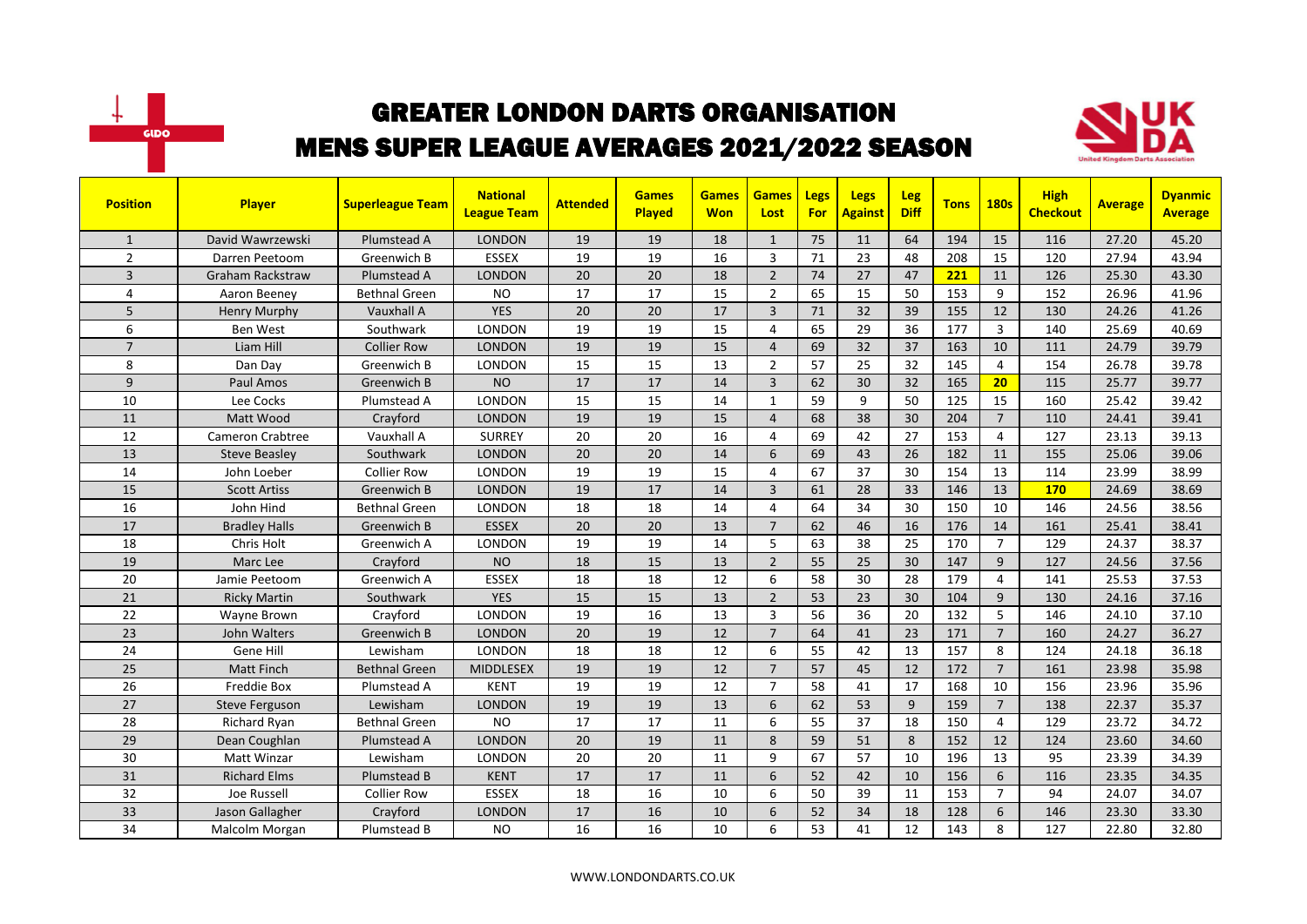



| <b>Position</b> | <b>Player</b>          | <b>Superleague Team</b> | <b>National</b><br><b>League Team</b> | <b>Attended</b> | <b>Games</b><br>Played | <b>Games</b><br><b>Won</b> | <b>Games</b><br>Lost | <b>Legs</b><br><b>For</b> | <b>Legs</b><br><b>Against</b> | <b>Leg</b><br><b>Diff</b> | <b>Tons</b> | <b>180s</b>    | <b>High</b><br><b>Checkout</b> | <b>Average</b> | <b>Dyanmic</b><br><b>Average</b> |
|-----------------|------------------------|-------------------------|---------------------------------------|-----------------|------------------------|----------------------------|----------------------|---------------------------|-------------------------------|---------------------------|-------------|----------------|--------------------------------|----------------|----------------------------------|
| 35              | <b>Ben Cheeseman</b>   | Crayford                | <b>LONDON</b>                         | 16              | 13                     | 8                          | 5                    | 43                        | 30                            | 13                        | 109         | 11             | 112                            | 24.72          | 32.72                            |
| 36              | <b>Spencer Ellis</b>   | Lewisham                | <b>NO</b>                             | 20              | 20                     | 10                         | 10                   | 55                        | 54                            | $\mathbf{1}$              | 166         | $\overline{7}$ | 119                            | 22.63          | 32.63                            |
| 37              | Ronnie Rickner         | Plumstead B             | <b>LONDON</b>                         | 18              | 18                     | 10                         | 8                    | 54                        | 40                            | 14                        | 137         | 8              | 121                            | 22.56          | 32.56                            |
| 38              | <b>Mark Landers</b>    | Greenwich B             | <b>NO</b>                             | 15              | 13                     | 8                          | 5                    | 44                        | 28                            | 16                        | 132         | 5              | 104                            | 24.04          | 32.04                            |
| 39              | <b>Matt Edes</b>       | Plumstead A             | <b>LONDON</b>                         | 18              | 16                     | 10                         | 6                    | 47                        | 41                            | 6                         | 94          | 5              | 107                            | 21.75          | 31.75                            |
| 40              | <b>Scott Marsh</b>     | Plumstead A             | LONDON                                | 5               | 5                      | 5                          | $\Omega$             | 20                        | 3                             | 17                        | 44          | $\mathbf{1}$   | 142                            | 26.48          | 31.48                            |
| 41              | Paul Rafferty          | Vauxhall A              | <b>NO</b>                             | 20              | 20                     | 9                          | 11                   | 53                        | 60                            | $-7$                      | 179         | $\overline{7}$ | 120                            | 22.38          | 31.38                            |
| 42              | Alan Reeves            | Plumstead B             | <b>LONDON</b>                         | 13              | 13                     | $\overline{7}$             | 6                    | 36                        | 32                            | $\overline{4}$            | 99          | 10             | 160                            | 24.05          | 31.05                            |
| 43              | <b>Steve Parratt</b>   | Vauxhall A              | <b>YES</b>                            | 16              | 16                     | 8                          | 8                    | 38                        | 44                            | $-6$                      | 113         | 6              | 117                            | 22.49          | 30.49                            |
| 44              | David Farmer           | Southwark               | <b>NO</b>                             | 20              | 19                     | 9                          | 10                   | 41                        | 56                            | $-15$                     | 111         | $\mathbf{1}$   | 135                            | 21.35          | 30.35                            |
| 45              | <b>Ricky Broughton</b> | Plumstead B             | <b>NO</b>                             | 13              | 13                     | $\overline{7}$             | 6                    | 38                        | 31                            | $\overline{7}$            | 99          | $\overline{2}$ | 121                            | 23.34          | 30.34                            |
| 46              | Dave McClaren          | Lewisham                | <b>NO</b>                             | 8               | 8                      | 6                          | $\overline{2}$       | 28                        | 14                            | 14                        | 68          | 1              | 161                            | 23.43          | 29.43                            |
| 47              | Raj Gujjalu            | Lewisham                | <b>NO</b>                             | 19              | 18                     | 8                          | 10                   | 46                        | 55                            | $-9$                      | 137         | $\overline{2}$ | 137                            | 21.10          | 29.10                            |
| 48              | Danny Faulkner         | <b>Collier Row</b>      | <b>LONDON</b>                         | 19              | 19                     | $\overline{7}$             | 12                   | 45                        | 55                            | $-10$                     | 118         | 8              | 156                            | 22.03          | 29.03                            |
| 49              | Danny Brown            | <b>Bethnal Green</b>    | <b>LONDON</b>                         | 14              | 13                     | 6                          | $\overline{7}$       | 37                        | 35                            | $\overline{2}$            | 106         | 8              | 154                            | 23.03          | 29.03                            |
| 50              | <b>Tommy Sanwell</b>   | Plumstead A             | <b>LONDON</b>                         | $\overline{3}$  | $\overline{3}$         | 3                          | $\Omega$             | 12                        | $\overline{2}$                | 10                        | 32          | $\Omega$       | 100                            | 25.86          | 28.86                            |
| 51              | Shane Wilson           | Plumstead A             | <b>LONDON</b>                         | 17              | 13                     | 6                          | $\overline{7}$       | 37                        | 39                            | $-2$                      | 129         | $\mathbf{1}$   | 115                            | 22.63          | 28.63                            |
| 52              | <b>Daniel Perfect</b>  | Crayford                | <b>YES</b>                            | 15              | 12                     | 8                          | $\overline{4}$       | 35                        | 32                            | $\overline{3}$            | 70          | $\overline{2}$ | 114                            | 20.56          | 28.56                            |
| 53              | <b>Nick Cocks</b>      | Plumstead A             | <b>LONDON</b>                         | 5               | 5                      | $\overline{4}$             | $\mathbf{1}$         | 19                        | 12                            | $\overline{7}$            | 66          | $\overline{3}$ | 86                             | 24.39          | 28.39                            |
| 54              | Lewis McGurn           | Plumstead A             | <b>LONDON</b>                         | 3               | $\overline{3}$         | $\overline{2}$             | $\mathbf{1}$         | 10                        | 10                            | $\mathbf 0$               | 39          | $\overline{4}$ | 95                             | 26.35          | 28.35                            |
| 55              | <b>Michael Owens</b>   | Crayford                | <b>WILTSHIRE</b>                      | 18              | 11                     | 6                          | 5                    | 31                        | 29                            | $\overline{2}$            | 64          | $\overline{7}$ | 96                             | 21.92          | 27.92                            |
| 56              | <b>Edgar Znutins</b>   | Greenwich A             | <b>YES</b>                            | 16              | 14                     | 5                          | 9                    | 36                        | 40                            | $-4$                      | 95          | $\overline{2}$ | 124                            | 22.87          | 27.87                            |
| 57              | <b>Consilio Misfud</b> | Bethnal Green           | <b>YES</b>                            | 17              | 16                     | $\overline{7}$             | 9                    | 42                        | 43                            | $-1$                      | 95          | $\mathbf{1}$   | 104                            | 20.49          | 27.49                            |
| 58              | Alex Harris            | Plumstead A             | LONDON                                | 3               | $\overline{3}$         | $\overline{2}$             | $\mathbf{1}$         | 10                        | $\overline{7}$                | 3                         | 28          | $\overline{2}$ | 60                             | 25.00          | 27.00                            |
| 59              | John Michael           | Vauxhall A              | ?ְיָ                                  | 8               | 8                      | 5                          | $\overline{3}$       | 25                        | 20                            | $5\phantom{.0}$           | 61          | $\overline{2}$ | 68                             | 21.80          | 26.80                            |
| 60              | <b>Geoff Newbury</b>   | Vauxhall A              | <b>YES</b>                            | 19              | 19                     | 4                          | 15                   | 39                        | 63                            | $-24$                     | 149         | $\overline{3}$ | 124                            | 22.63          | 26.63                            |
| 61              | <b>Alex Fried</b>      | Lewisham                | <b>NO</b>                             | 19              | 19                     | 6                          | 13                   | 34                        | 66                            | $-32$                     | 92          | $\overline{2}$ | 86                             | 20.58          | 26.58                            |
| 62              | Craig Watkins          | Plumstead B             | <b>KENT</b>                           | 11              | 11                     | 4                          | $\overline{7}$       | 27                        | 34                            | $-7$                      | 76          | 4              | 128                            | 22.38          | 26.38                            |
| 63              | <b>Nicky Turner</b>    | Greenwich B             | <b>LONDON</b>                         | 15              | 13                     | $\overline{3}$             | 10                   | 28                        | 44                            | $-16$                     | 106         | 13             | 118                            | 23.36          | 26.36                            |
| 64              | <b>Tony Hamit</b>      | <b>Bethnal Green</b>    | <b>LONDON</b>                         | 16              | 15                     | 5                          | 10                   | 37                        | 45                            | -8                        | 99          | 4              | 91                             | 21.20          | 26.20                            |
| 65              | Kevin Reid             | Plumstead B             | <b>KENT</b>                           | $\mathbf{1}$    | $\mathbf{1}$           | $\mathbf{1}$               | $\mathbf 0$          | $\overline{4}$            | $\mathbf 0$                   | $\overline{4}$            | 6           | $\mathbf{0}$   | 60                             | 25.05          | 26.05                            |
| 66              | <b>Richard Hill</b>    | Plumstead B             | <b>NO</b>                             | 11              | 11                     | 4                          | $\overline{7}$       | 27                        | 33                            | -6                        | 99          | $\mathbf{1}$   | 101                            | 22.05          | 26.05                            |
| 67              | Sean Lahiff            | Vauxhall A              | <b>YES</b>                            | 5               | 5                      | $\overline{4}$             | $\mathbf{1}$         | 16                        | 12                            | $\overline{4}$            | 28          | $\mathbf 0$    | 76                             | 21.89          | 25.89                            |
| 68              | <b>Steve Cooper</b>    | Southwark               | <b>NO</b>                             | 12              | 12                     | 4                          | 8                    | 27                        | 39                            | $-12$                     | 72          | $\overline{7}$ | 93                             | 21.86          | 25.86                            |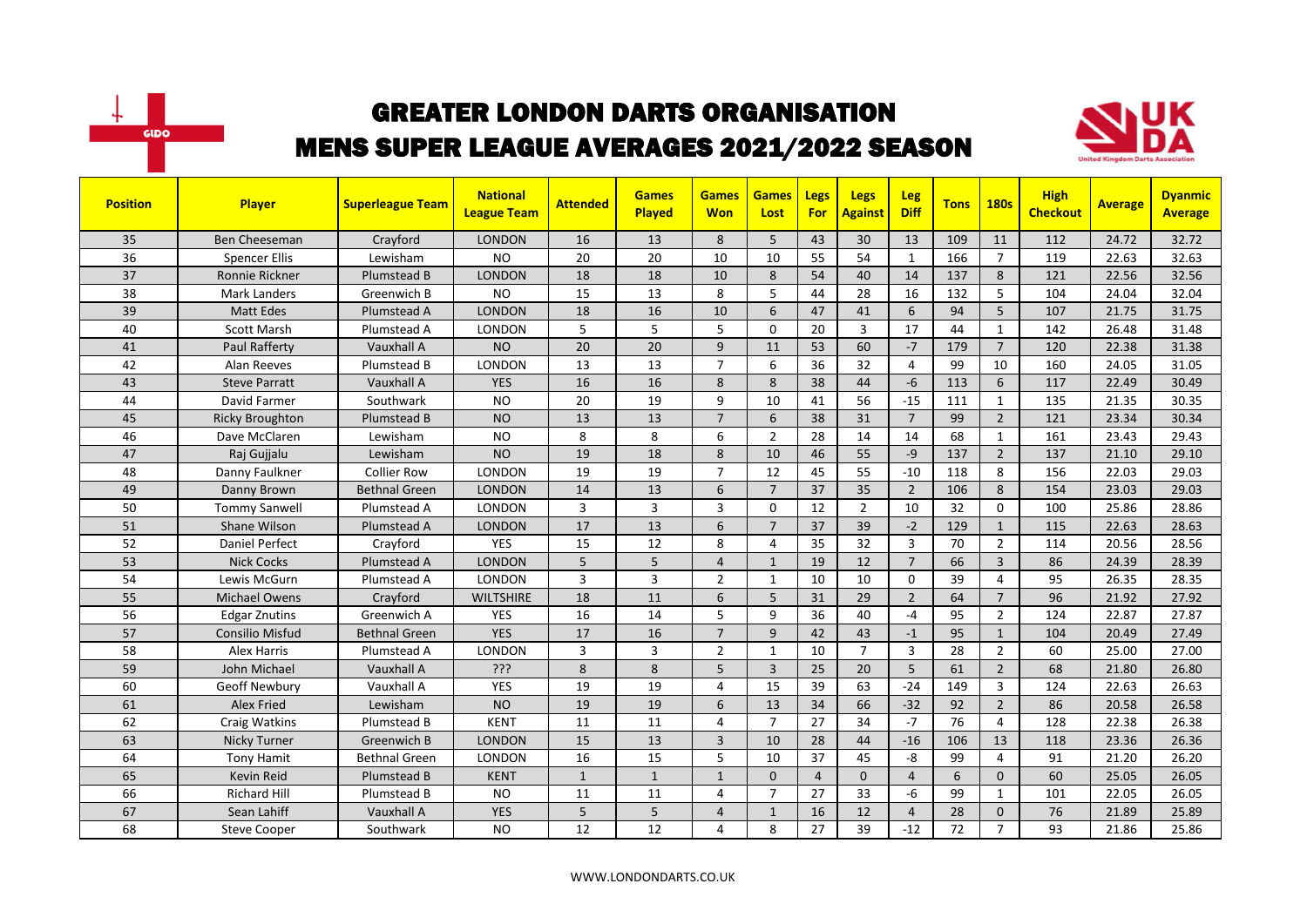



| <b>Position</b> | <b>Player</b>         | <b>Superleague Team</b> | <b>National</b><br><b>League Team</b> | <b>Attended</b> | <b>Games</b><br><b>Played</b> | <b>Games</b><br><b>Won</b> | <b>Games</b><br>Lost | <b>Legs</b><br><b>For</b> | <b>Legs</b><br><b>Against</b> | Leg<br><b>Diff</b> | <b>Tons</b>    | <b>180s</b>    | <b>High</b><br><b>Checkout</b> | <b>Average</b> | <b>Dyanmic</b><br><b>Average</b> |
|-----------------|-----------------------|-------------------------|---------------------------------------|-----------------|-------------------------------|----------------------------|----------------------|---------------------------|-------------------------------|--------------------|----------------|----------------|--------------------------------|----------------|----------------------------------|
| 69              | David Read            | Southwark               | <b>YES</b>                            | 6               | 6                             | 3                          | $\overline{3}$       | 17                        | 16                            | $\mathbf{1}$       | 48             | $\overline{2}$ | 125                            | 22.80          | 25.80                            |
| 70              | Tony Webb             | Greenwich A             | <b>YES</b>                            | 19              | 17                            | 6                          | 11                   | 39                        | 53                            | $-14$              | 98             | $\overline{3}$ | 114                            | 19.65          | 25.65                            |
| 71              | <b>Ashley Scott</b>   | Southwark               | <b>YES</b>                            | 8               | $\overline{7}$                | 3                          | $\overline{4}$       | 18                        | 25                            | $-7$               | 44             | 5              | 80                             | 22.56          | 25.56                            |
| 72              | Rob Edwards           | Vauxhall A              | <b>NO</b>                             | 11              | 11                            | 4                          | $\overline{7}$       | 28                        | 34                            | $-6$               | 74             | $\overline{2}$ | 105                            | 21.46          | 25.46                            |
| 73              | Kirk DeRuyter         | Vauxhall B              | <b>SURREY</b>                         | 5               | 5                             | $\overline{2}$             | $\overline{3}$       | 12                        | 13                            | $-1$               | 38             | $\mathbf{1}$   | 160                            | 23.05          | 25.05                            |
| 74              | Jamie Davis           | <b>Bethnal Green</b>    | <b>MIDDLESEX</b>                      | 4               | $\overline{3}$                | 3                          | $\Omega$             | 12                        | 5                             | $\overline{7}$     | 17             | $\mathbf 0$    | 74                             | 21.96          | 24.96                            |
| 75              | John Hawkins          | Greenwich B             | <b>YES</b>                            | 17              | 5                             | $\overline{4}$             | $\mathbf{1}$         | 18                        | 12                            | 6                  | 45             | $\mathbf 0$    | 116                            | 20.66          | 24.66                            |
| 76              | Mark Gallagher        | Crayford                | YES                                   | 19              | 13                            | 3                          | 10                   | 30                        | 46                            | $-16$              | 91             | $\mathbf{1}$   | 90                             | 21.58          | 24.58                            |
| 77              | <b>Ryan Francis</b>   | Crayford                | <b>YES</b>                            | 13              | $\overline{7}$                | $\overline{4}$             | 3                    | 20                        | 17                            | $\overline{3}$     | 54             | $\mathbf{1}$   | 71                             | 20.52          | 24.52                            |
| 78              | John Badger           | Greenwich A             | <b>YES</b>                            | 9               | 8                             | 4                          | $\overline{4}$       | 25                        | 24                            | $\mathbf{1}$       | 64             | $\mathbf{1}$   | 90                             | 20.50          | 24.50                            |
| 79              | <b>Steve Harold</b>   | <b>Collier Row</b>      | <b>YES</b>                            | 17              | 16                            | 4                          | 12                   | 26                        | 54                            | $-28$              | 80             | $\overline{4}$ | 122                            | 20.43          | 24.43                            |
| 80              | Harry Kelly           | Greenwich B             | YES                                   | $\overline{2}$  | $\overline{2}$                | $\overline{2}$             | 0                    | 8                         | $\mathbf{1}$                  | $\overline{7}$     | 11             | $\mathbf{1}$   | 156                            | 22.43          | 24.43                            |
| 81              | Robbie Smith          | <b>Collier Row</b>      | <b>NO</b>                             | 6               | 6                             | $\overline{3}$             | 3                    | 19                        | 16                            | 3                  | 48             | $\overline{3}$ | 146                            | 21.30          | 24.30                            |
| 82              | George Cox            | Crayford                | <b>YES</b>                            | 8               | 6                             | $\overline{2}$             | $\overline{a}$       | 13                        | 17                            | $-4$               | 40             | $\mathbf{1}$   | 102                            | 22.30          | 24.30                            |
| 83              | <b>Andrew Culling</b> | Greenwich A             | <b>YES</b>                            | 18              | 16                            | $\overline{4}$             | 12                   | 31                        | 56                            | $-25$              | 76             | $\mathbf{0}$   | 120                            | 20.09          | 24.09                            |
| 84              | Jake Murphy           | Vauxhall B              | <b>YES</b>                            | 8               | $\overline{7}$                | 3                          | $\overline{4}$       | 19                        | 19                            | $\Omega$           | 41             | $\mathbf{1}$   | 98                             | 20.97          | 23.97                            |
| 85              | Sam Samson            | Plumstead B             | <b>KENT</b>                           | $\mathbf{1}$    | $\mathbf{1}$                  | $\mathbf{1}$               | $\Omega$             | $\overline{4}$            | $\mathbf{1}$                  | $\overline{3}$     | 6              | $\Omega$       | 40                             | 22.94          | 23.94                            |
| 86              | Earl Grant            | Lewisham                | <b>NO</b>                             | 16              | 14                            | 4                          | 10                   | 26                        | 44                            | $-18$              | 64             | $\overline{4}$ | 69                             | 19.93          | 23.93                            |
| 87              | Danny Winmill         | <b>Bethnal Green</b>    | <b>NO</b>                             | 10              | 9                             | $\overline{4}$             | 5                    | 21                        | 28                            | $-7$               | 42             | $\overline{3}$ | 78                             | 19.92          | 23.92                            |
| 88              | Paul Hart             | Vauxhall B              | <b>YES</b>                            | 19              | 19                            | 4                          | 15                   | 34                        | 72                            | $-38$              | 123            | $\mathbf{1}$   | 118                            | 19.50          | 23.50                            |
| 89              | Chris Hogg            | Southwark               | <b>SURREY</b>                         | $\overline{4}$  | $\overline{2}$                | $\mathbf{1}$               | $\mathbf{1}$         | $\overline{4}$            | $\overline{4}$                | $\Omega$           | 16             | $\mathbf{0}$   | 107                            | 22.34          | 23.34                            |
| 90              | <b>Richard Innes</b>  | Plumstead B             | <b>NO</b>                             | 9               | 8                             | $\overline{2}$             | 6                    | 18                        | 28                            | $-10$              | 57             | $\overline{4}$ | 112                            | 21.33          | 23.33                            |
| 91              | Sam Packer            | Southwark               | <b>YES</b>                            | $\overline{4}$  | $\overline{4}$                | $\overline{2}$             | $\overline{2}$       | 11                        | 12                            | $-1$               | 24             | $\overline{3}$ | 70                             | 21.15          | 23.15                            |
| 92              | Michael Barnard       | Plumstead A             | <b>LONDON</b>                         | $\overline{2}$  | $\overline{2}$                | $\mathbf{1}$               | $\mathbf{1}$         | $\overline{7}$            | 4                             | 3                  | 24             | 0              | 60                             | 22.01          | 23.01                            |
| 93              | Luke Nelson           | Vauxhall A              | <b>MIDDLESEX</b>                      | 11              | 11                            | $\overline{2}$             | 9                    | 21                        | 38                            | $-17$              | 55             | $\mathbf{0}$   | 105                            | 20.92          | 22.92                            |
| 94              | Ray Tutin             | Greenwich A             | ???                                   | 5               | 5                             | 0                          | 5                    | 8                         | 20                            | $-12$              | 39             | $\mathbf{1}$   | 60                             | 22.75          | 22.75                            |
| 95              | <b>Michael Power</b>  | Southwark               | <b>LONDON</b>                         | $\mathbf{1}$    | $\mathbf{1}$                  | $\mathbf{0}$               | $\mathbf{1}$         | $\mathbf{0}$              | $\overline{4}$                | $-4$               | $\overline{4}$ | $\mathbf{0}$   | 0                              | 22.68          | 22.68                            |
| 96              | <b>Henry Baptiste</b> | Vauxhall B              | <b>NO</b>                             | 20              | 20                            | 4                          | 16                   | 32                        | 68                            | $-36$              | 110            | $\mathbf{1}$   | 112                            | 18.67          | 22.67                            |
| 97              | <b>Micky Francis</b>  | <b>Collier Row</b>      | <b>YES</b>                            | 3               | $\overline{3}$                | $\overline{2}$             | $\mathbf{1}$         | 9                         | 10                            | $-1$               | 29             | $\Omega$       | 51                             | 20.48          | 22.48                            |
| 98              | Luke Faulkner         | <b>Collier Row</b>      | <b>YES</b>                            | 11              | 8                             | $\overline{2}$             | 6                    | 16                        | 25                            | $-9$               | 38             | $\overline{2}$ | 100                            | 20.34          | 22.34                            |
| 99              | Mark Ward             | <b>Plumstead B</b>      | <b>NO</b>                             | 9               | 9                             | $\overline{2}$             | $\overline{7}$       | 17                        | 28                            | $-11$              | 48             | $\overline{3}$ | 84                             | 20.14          | 22.14                            |
| 100             | Darren Irving         | Vauxhall B              | <b>NO</b>                             | $\mathbf{1}$    | $\mathbf{1}$                  | 0                          | $\mathbf{1}$         | $\overline{2}$            | $\overline{4}$                | $-2$               | 8              | 0              | 50                             | 22.14          | 22.14                            |
| 101             | <b>Luke Fleming</b>   | Plumstead B             | <b>NO</b>                             | 3               | $\overline{\mathbf{3}}$       | $\mathbf{0}$               | 3                    | 3                         | 12                            | -9                 | 22             | $\mathbf 0$    | 40                             | 22.13          | 22.13                            |
| 102             | Alex Spencer          | Vauxhall B              | <b>NO</b>                             | $\overline{2}$  | $\overline{2}$                | $\mathbf{1}$               | 1                    | 6                         | 6                             | $\Omega$           | 12             | 0              | 52                             | 20.99          | 21.99                            |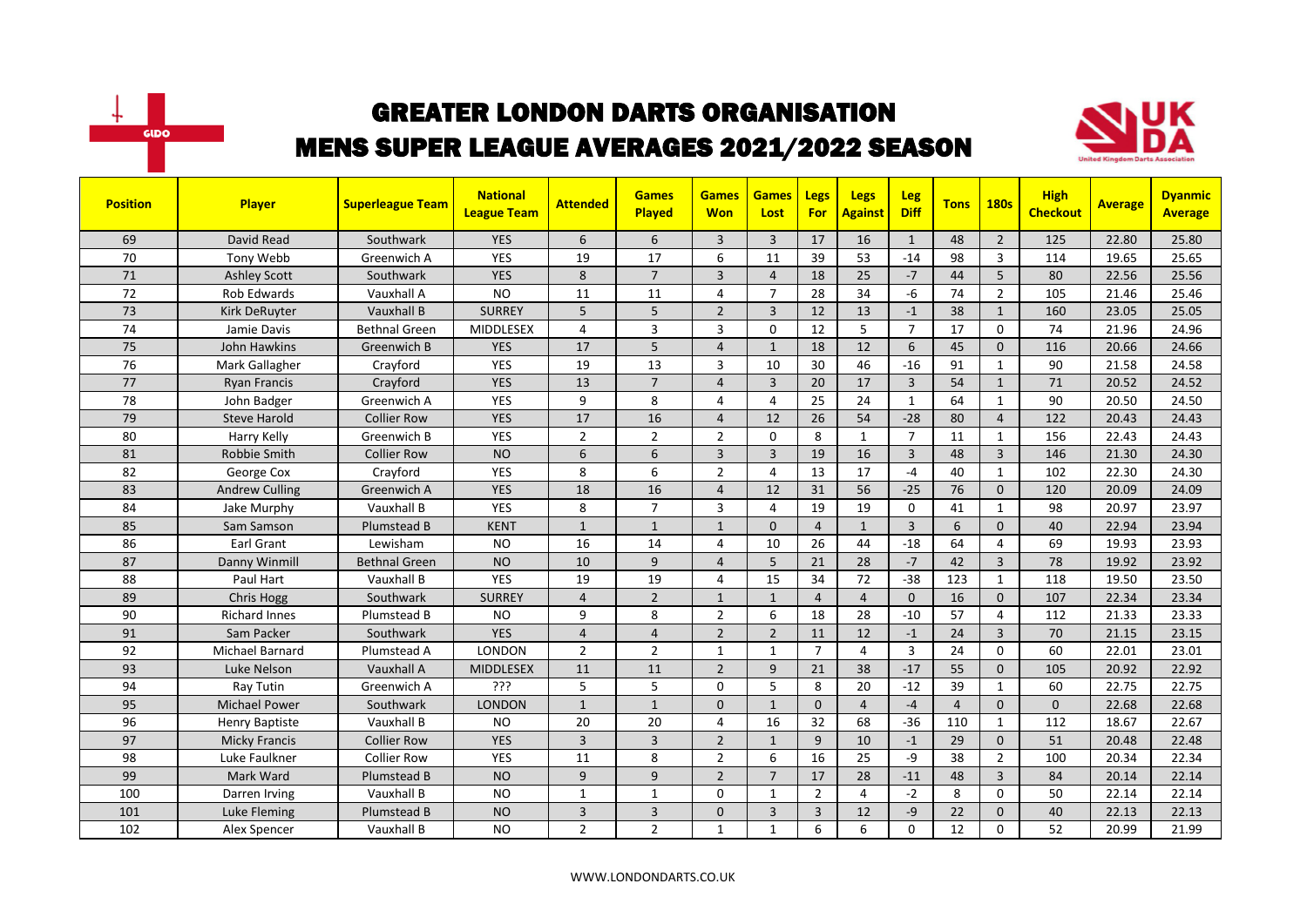



| <b>Position</b> | <b>Player</b>          | <b>Superleague Team</b> | <b>National</b><br><b>League Team</b> | <b>Attended</b> | <b>Games</b><br><b>Played</b> | <b>Games</b><br><b>Won</b> | <b>Games</b><br>Lost | <b>Legs</b><br><b>For</b> | <b>Legs</b><br><b>Against</b> | <b>Leg</b><br><b>Diff</b> | <b>Tons</b>    | <b>180s</b>    | <b>High</b><br><b>Checkout</b> | <b>Average</b> | <b>Dyanmic</b><br><b>Average</b> |
|-----------------|------------------------|-------------------------|---------------------------------------|-----------------|-------------------------------|----------------------------|----------------------|---------------------------|-------------------------------|---------------------------|----------------|----------------|--------------------------------|----------------|----------------------------------|
| 103             | <b>Gregg DeRuyter</b>  | Vauxhall B              | <b>YES</b>                            | 14              | 14                            | $\overline{3}$             | 11                   | 20                        | 51                            | $-31$                     | 57             | $\mathbf{1}$   | 71                             | 18.92          | 21.92                            |
| 104             | <b>Freddie Francis</b> | <b>Collier Row</b>      | YES                                   | 3               | 3                             | $\mathbf{1}$               | $\overline{2}$       | $\overline{7}$            | 11                            | $-4$                      | 18             | $\Omega$       | 40                             | 20.83          | 21.83                            |
| 105             | Shaun Lovett           | <b>Collier Row</b>      | <b>YES</b>                            | 19              | 19                            | 3                          | 16                   | 27                        | 66                            | $-39$                     | 62             | $\overline{2}$ | 152                            | 18.75          | 21.75                            |
| 106             | <b>Ricky Crawford</b>  | <b>Bethnal Green</b>    | YES                                   | 13              | 9                             | $\overline{2}$             | $\overline{7}$       | 15                        | 29                            | $-14$                     | 37             | $\mathbf{1}$   | 58                             | 19.73          | 21.73                            |
| 107             | Andrew Kennedy         | Plumstead B             | <b>YES</b>                            | 13              | 13                            | $\overline{2}$             | 11                   | 18                        | 48                            | $-30$                     | 51             | $\overline{2}$ | 147                            | 19.72          | 21.72                            |
| 108             | Craig Searle           | Vauxhall B              | <b>YES</b>                            | $\overline{2}$  | $\overline{2}$                | 0                          | $\overline{2}$       | $\overline{3}$            | 8                             | $-5$                      | 13             | $\overline{2}$ | 48                             | 21.66          | 21.66                            |
| 109             | James Stephenson       | Southwark               | <b>NO</b>                             | $\mathbf{1}$    | $\mathbf{1}$                  | $\Omega$                   | $\mathbf{1}$         | $\mathbf{1}$              | $\overline{4}$                | $-3$                      | $\overline{2}$ | $\mathbf{1}$   | 50                             | 21.40          | 21.40                            |
| 110             | Gary Holt              | Greenwich A             | YES                                   | 19              | 18                            | $\overline{2}$             | 16                   | 30                        | 67                            | $-37$                     | 105            | $\overline{2}$ | 115                            | 19.37          | 21.37                            |
| 111             | George Elvy            | Vauxhall B              | <b>YES</b>                            | 20              | 20                            | $\overline{2}$             | 18                   | 27                        | 73                            | $-46$                     | 86             | $\overline{3}$ | 120                            | 19.35          | 21.35                            |
| 112             | Tom Davison            | Plumstead B             | ???                                   | 4               | 4                             | $\overline{2}$             | $\overline{2}$       | 9                         | 12                            | $-3$                      | 22             | $\mathbf 0$    | 117                            | 19.34          | 21.34                            |
| 113             | <b>Brendan Gillen</b>  | Greenwich A             | <b>YES</b>                            | 5               | 5                             | $\overline{2}$             | $\overline{3}$       | 10                        | 14                            | $-4$                      | 30             | $\Omega$       | 74                             | 19.22          | 21.22                            |
| 114             | <b>Curtis Donnelly</b> | Greenwich A             | <b>YES</b>                            | 18              | 17                            | $\mathbf{1}$               | 16                   | 25                        | 66                            | $-41$                     | 99             | $\overline{3}$ | 133                            | 19.80          | 20.80                            |
| 115             | Darren Canty           | Vauxhall B              | <b>YES</b>                            | $\overline{4}$  | $\overline{4}$                | $\mathbf{0}$               | $\overline{4}$       | $\overline{3}$            | 16                            | $-13$                     | 24             | $\overline{2}$ | 39                             | 20.77          | 20.77                            |
| 116             | Soul Deen              | Lewisham                | <b>NO</b>                             | $\overline{2}$  | $\overline{2}$                | $\Omega$                   | $\overline{2}$       | 5                         | 8                             | $-3$                      | 17             | $\mathbf 0$    | 36                             | 20.69          | 20.69                            |
| 117             | <b>Richard Smith</b>   | Lewisham                | $\overline{\mathcal{S}}$ יל           | $\mathbf{1}$    | $\mathbf{1}$                  | $\mathbf{1}$               | $\Omega$             | $\overline{4}$            | $\overline{2}$                | $\overline{2}$            | $\overline{a}$ | $\mathbf{1}$   | 60                             | 19.58          | 20.58                            |
| 118             | Mark Foster            | Crayford                | YES                                   | 19              | 12                            | $\mathbf{1}$               | 11                   | 12                        | 46                            | $-34$                     | 67             | $\Omega$       | 154                            | 19.48          | 20.48                            |
| 119             | David Peyre            | Southwark               | <b>YES</b>                            | 11              | 10                            | $\overline{2}$             | 8                    | 16                        | 35                            | $-19$                     | 32             | $\mathbf{0}$   | 72                             | 18.33          | 20.33                            |
| 120             | David Lee              | Southwark               | <b>YES</b>                            | 6               | 6                             | 0                          | 6                    | $\overline{4}$            | 24                            | $-20$                     | 16             | $\mathbf{1}$   | 68                             | 19.67          | 19.67                            |
| 121             | Robert Magwood         | Vauxhall B              | <b>NO</b>                             | $\overline{4}$  | $\overline{4}$                | $\mathbf{0}$               | $\overline{4}$       | $\mathbf{1}$              | 16                            | $-15$                     | 13             | $\mathbf{0}$   | 52                             | 19.65          | 19.65                            |
| 122             | Jozsef Varga           | Vauxhall B              | <b>NO</b>                             | 3               | 3                             | $\mathbf{1}$               | $\overline{2}$       | $\overline{7}$            | 10                            | $-3$                      | 13             | $\mathbf{1}$   | 101                            | 18.47          | 19.47                            |
| 123             | <b>Denzil Riley</b>    | <b>Bethnal Green</b>    | <b>NO</b>                             | $\overline{2}$  | $\overline{2}$                | $\mathbf{1}$               | $\mathbf{1}$         | $5\phantom{.}$            | $\overline{7}$                | $-2$                      | 10             | $\mathbf{1}$   | 65                             | 18.44          | 19.44                            |
| 124             | <b>Scott Mulgrew</b>   | Greenwich A             | <b>YES</b>                            | $\overline{2}$  | $\mathbf 2$                   | 0                          | $\overline{2}$       | $\overline{3}$            | 8                             | $-5$                      | 9              | $\mathbf{1}$   | 48                             | 19.12          | 19.12                            |
| 125             | Liam Chandler-Honnor   | Southwark               | ַרְרְי                                | $\overline{4}$  | $\overline{4}$                | $\mathbf{0}$               | $\overline{4}$       | $\overline{3}$            | 16                            | $-13$                     | 23             | $\mathbf{0}$   | 64                             | 19.10          | 19.10                            |
| 126             | <b>Ernest Hodgson</b>  | <b>Collier Row</b>      | <b>NO</b>                             | 16              | 12                            | 0                          | 12                   | 16                        | 48                            | $-32$                     | 50             | 0              | 82                             | 18.67          | 18.67                            |
| 127             | Jamie Loader           | Southwark               | <b>YES</b>                            | 3               | $\overline{3}$                | $\mathbf{0}$               | $\overline{3}$       | $\mathbf{1}$              | 12                            | $-11$                     | 10             | $\mathbf{0}$   | 14                             | 18.54          | 18.54                            |
| 128             | Steve Holt             | Greenwich A             | <b>YES</b>                            | $\mathbf{1}$    | $\mathbf{1}$                  | $\Omega$                   | $\mathbf{1}$         | $\mathbf{0}$              | $\overline{4}$                | $-4$                      | 5              | $\Omega$       | 0                              | 18.34          | 18.34                            |
| 129             | <b>Reece Pauling</b>   | Plumstead B             | <b>NO</b>                             | $\mathbf{1}$    | $\mathbf{1}$                  | 0                          | $\mathbf{1}$         | $\mathbf{0}$              | $\overline{4}$                | $-4$                      | 3              | $\mathbf{0}$   | $\mathbf{0}$                   | 17.84          | 17.84                            |
| 130             | <b>Chris Watts</b>     | Southwark               | <b>NO</b>                             | $\mathbf{1}$    | $\mathbf{1}$                  | $\mathbf{1}$               | $\Omega$             | $\overline{4}$            | $\overline{2}$                | $\overline{2}$            | 5              | $\mathbf{1}$   | 68                             | 16.79          | 17.79                            |
| 131             | David Griffiths        | Vauxhall B              | <b>YES</b>                            | $\overline{2}$  | $\overline{2}$                | $\mathbf{0}$               | $\overline{2}$       | $\overline{4}$            | 8                             | $-4$                      | $\overline{7}$ | $\Omega$       | 40                             | 16.85          | 16.85                            |
| 132             | Sean Sullivan          | Vauxhall B              | <b>NO</b>                             | 13              | 13                            | $\Omega$                   | 13                   | 9                         | 52                            | $-43$                     | 42             | $\Omega$       | 107                            | 16.72          | 16.72                            |
| 133             | <b>Tony Hussey</b>     | Vauxhall B              | <b>NO</b>                             | $\mathbf{1}$    | $\overline{1}$                | $\Omega$                   | $\mathbf{1}$         | $\mathbf{1}$              | $\overline{4}$                | $-3$                      | $\mathbf{1}$   | $\Omega$       | 20                             | 16.36          | 16.36                            |
| 134             | <b>Tony Lorincz</b>    | Vauxhall A              | <b>YES</b>                            | 4               | 4                             | 0                          | 4                    | $\overline{2}$            | 16                            | $-14$                     | 8              | 0              | 42                             | 15.50          | 15.50                            |
| 135             | <b>Paul Butler</b>     | Southwark               | <b>NO</b>                             | 18              | 10                            | 0                          | 10                   | $\overline{4}$            | 40                            | $-36$                     | 12             | $\mathbf{0}$   | 60                             | 14.39          | 14.39                            |
| 136             | <b>Steven Williams</b> | Vauxhall B              | <b>NO</b>                             | 20              | 19                            | $\Omega$                   | 19                   | $\mathbf{1}$              | 76                            | $-75$                     | 17             | $\Omega$       | 45                             | 14.18          | 14.18                            |